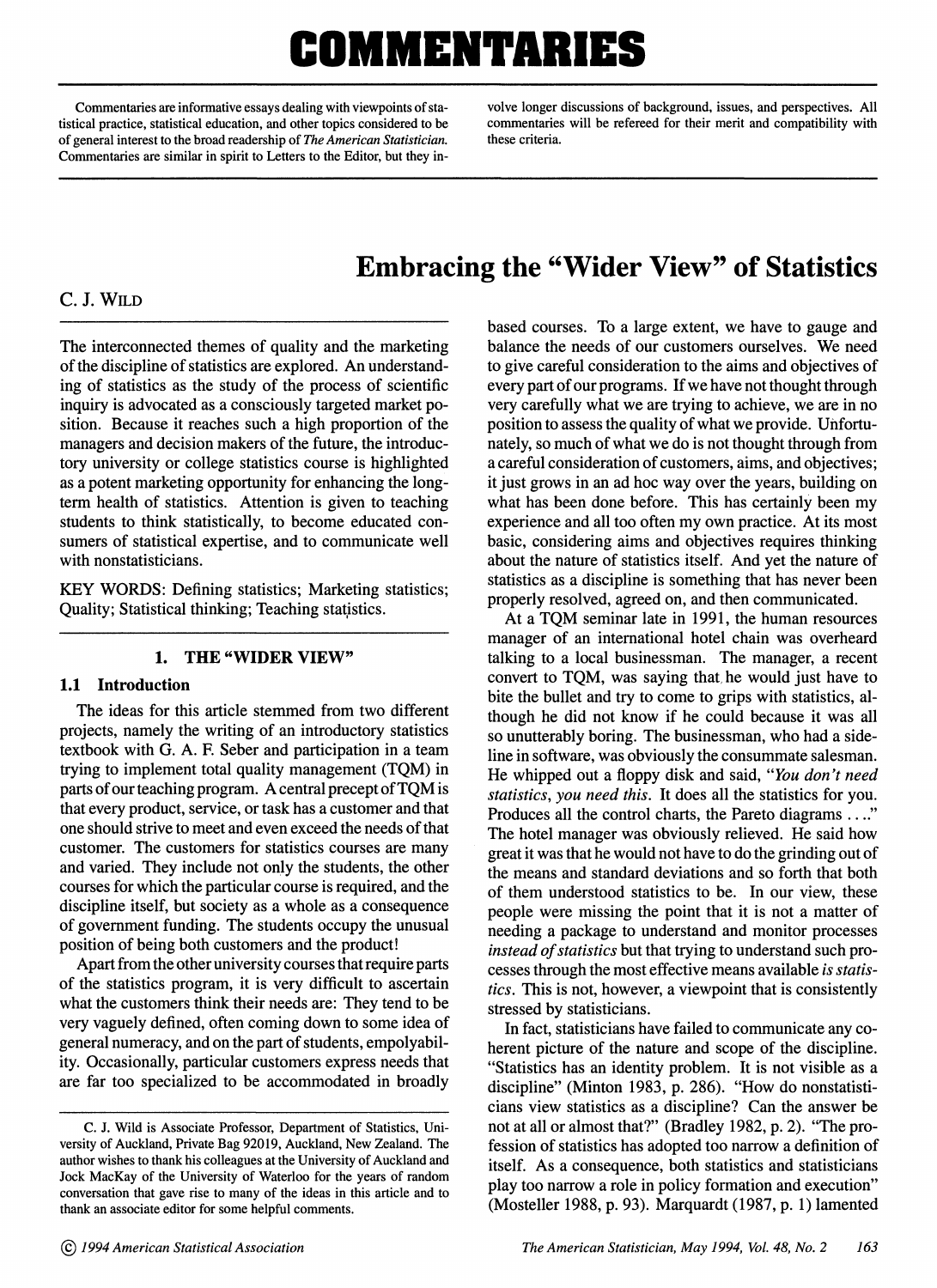

Figure 1. The Investigative Process.

the "lack of visibility of statistics as a discipline" and its "lack of influence." "A sense of dissatisfaction exists in the statistics profession stemming from a consensus that statisticians in all working environments are undervalued and underutilized" (Boroto and Zahn 1989, p. 71). ". . . we need to broaden both our own view of the field of statistics and the missions of statisticians and the view held by the general public" (Mosteller 1988, p. 99). Sentiments like these have been a recurrent theme in many of the American Statistical Association's Presidential Addresses of the past 10 years (see also Cockerill and Fried 1991).

Marquardt (1987) described three views of statisticians. In the narrow view, statisticians are seen as compilers of data. The middle view sees statisticians as specialists or consultants for defined problems. But in the wider view, the view that Marquardt (1987) advocates, statisticians are seen as "systems guides for, tough, fuzzy issues wherever the collection and interpretation of data is involved" (p. 2). "Statistics is the discipline responsible for studying the scientific method with the greatest intensity and for providing in-depth expertise to other disciplines" (p. 4). It produces "purveyors of the scientific method" (p. 6). Boroto and Zahn (1989) went even farther. Their ideal is the "master statistician" who is "some combination of purveyor of the scientific method, practitioner of the scientific method, and entrepreneur" (p. 72).

So how should one define the subject of statistics in a way that emphasizes the wider view?

#### **1.2 Focusing on the Investigative Process as a Whole**

David Finney once described statistics as "making sense of figures." To Marquardt (1987), the subject matter of statistics is the scientific method. Finney's phrase appeals because of its simplicity and directness. It fails to encapsulate statistics, however, because it includes no reference to how the figures were obtained in the first place, or why they were obtained. Marquardt's definition is suitably broad, but the language has the negative connotations of laboratories, test tubes and so on for students who are studying subjects that they do not think of as "sciences."

The definition of statistics that I use is essentially obtained by adding to Finney's phrase (with a consequent lessening of that expression's simple appeal). Statistics is "concerned with finding out about the real world by collecting, and then making sense of, data." I like to combine this definition of statistics with a discussion of the flow chart given in Figure 1, which describes the process of inquiry. Statistics is to be thought of as the kernel of this process-the common core that is left when one strips away the contexts of particular investigations.

The process is driven either by real problems or by simple curiosity about the world. These problems give rise to questions that might be answered with data. This part of the process is probably not statistics at all in the lexicon of those who take a narrower view than Marquardt does, because it is driven primarily by the priorities of the subject matter under study. Most of us know from experience that there is a role for statisticians in the questiongeneration part of the process. Our personal role may just have been to force subject-matter investigators to clarify their own thinking and make sure that the questions being asked are precise enough that they might feasibly be answered by using the available sources of information. However, much more must be made of it than this in our teaching. Investigation, including the generation of questions, is not some arcane scholarly activity found only in subject-matter research and best locked up in chemistry, economics, sociology, and so forth. It is a general life skill. And not only is question generation arguably the most important part of the investigative process, the bubbling up of questions from an awakened curiosity provides much of the excitement of investigation. If that is left out of statistical education, then training in statistics will be poorer and much less valuable than it should be.

The two most important feedback loops in the process have been represented in Figure 1: that in which the data suggest more questions and that in which the answers to the original questions suggest more questions. One might argue for more feedback arrows, but I do not want to complicate the diagram to the extent that the principal messages are lost to students. Following question generation, the remainder of the elements of the flow chart are indisputably parts of statistics. There is nothing new about this chart. George Box has been using diagrams similar to this for decades.

The process of investigation as a whole should be the heart of any statistics program, particularly of the basic introductory course StatlOl. It is something one should never lose sight of and should always come back to.

#### **2. EMBRACING THE WIDER VIEW**

#### **2.1 Market Position**

It must be astounding to members of other professional bodies that a president of the largest and most influential professional body for statisticians should have to argue impassionedly, with members of his own profession about the nature of his subject at such a basic level as Marquardt (1987) was compelled to do. It is scarcely surprising that the public at large has little idea of who statisticians are and how valuable their skills might be to society if the profession as a whole has no clear idea of what it stands for. If we are going to present a coherent image to the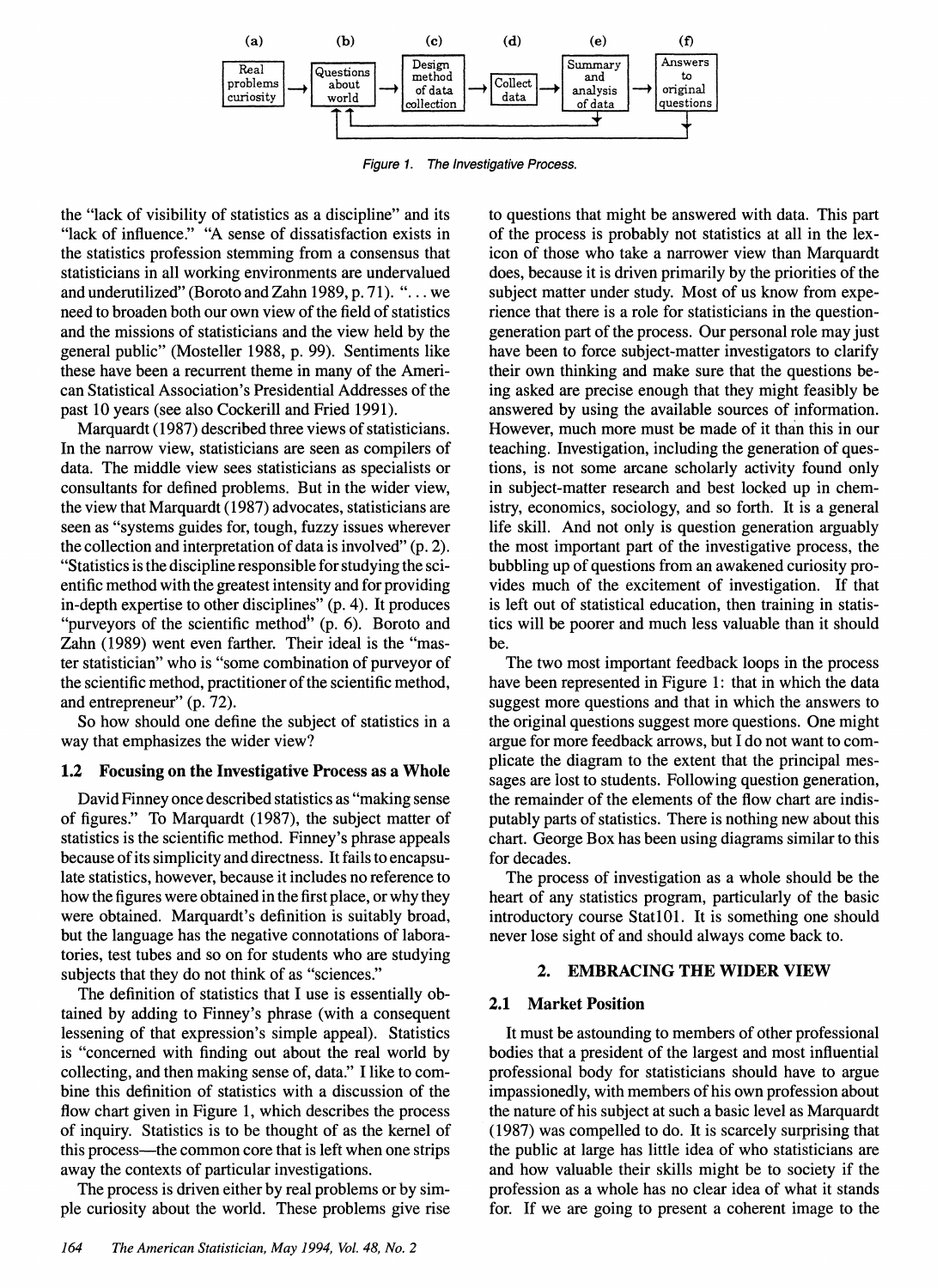public we must first, through our professional bodies and bearing in mind what the subject has encompassed in the past, make a decision about what we want statistics to be. This vision of statistics should be able to be expressed in very simple terms.

In setting up their discussion, Boroto and Zahn (1989) expressed doubt that statisticians demonstrate a particular attachment to the scientific method. They pointed to the failure of statisticians to *use* the scientific method in the production and assessment of the services they provide and to holes in the standard curriculum with regard to things like research design, measurement theory and technology, and open dialogue. Individual statisticians may not be ideal purveyors of the scientific method. Ordinary mortals working in any academic discipline seldom cover the full extent of that discipline, and statistics courses may not (yet) adequately cover all aspects of the scientific method. The wider view, however, is something we should *embrace.* We should consciously decide to *make* statistics the study of the process of scientific inquiry. In other words, that is where we should aim to position ourselves in the academic marketplace. Almost all of the elements are already there, and it is wholly consistent with the work and professional interests of the giants who built the subject. It is just a matter of nudging statistics a little farther "back toward its roots in scientific inference" (David Moore as quoted by Cobb [1991]).

The hotel manager and the businessman who sold computer software did not perceive statistics as being about investigation at all. To them, statistics was about calculations, and worse than that, about long, 'tedious calculations done almost entirely by hand. I have noted the complaints about the lack of visibility and influence of statistics and the general undervaluing of the expertise of statisticians being voiced by leading members of the profession. But when statistics becomes clearly embedded in people's minds as being concerned with *investigation*  rather than simply *calculation* (or worse still, mere cataloguing of data), there can be no room for doubts about the relevance of the subject. By embracing the investigative process as a whole as the focus of the subject, we are securing it to something that will always be a central human concern. The t-test may come and go, but statistics (and therefore statisticians!) goes on forever.

Having embraced the wider view of statistics, we then have to change public perceptions. How can we encourage this change in the public perception? Although many approaches are needed, the potential power of the introductory statistics course and its textbooks for changing perceptions in society should be emphasized. Most of the definitions of a discipline that are ever read are given in introductory textbooks. There are few other settings in which any attempt is made to describe a subject as a whole rather than focusing on specialized comers of that subject. As a group, writers of introductory books therefore have a good deal of power in the establishment of subject definitions. But of course the right subject definition is not enough. The books and courses then have to embody the definition they promulgate. Cockerill and Fried (1991, p. 174) noted that statistics "is one of the most widely required background courses in a broad variety of university undergraduate and graduate programs." Here at the University of Auckland (New Zealand), we teach such courses to one in every three of the students who enter the university gates. If those students go away with their misapprehensions about the nature of statistics intact, it is plainly obvious with whom the fault lies.

#### **2.2 Marketing, Quality, and the Rule of 100**

An engineer involved in quality improvement in a manufacturing industry recently visited our department. The role of experimental design in his plant came up in conversation. The engineer claimed to be an advocate of statistically designed experiments but stated that situations requiring them in his company turned up at most twice a year. This was obviously insufficient for the company to need an on-site specialist trained in experimental design. Statisticians often claim that industry does not recognize the potential of designed experiments. How do we overcome this? A knee-jerk reaction would be to say that we need to teach more people going into industry how to design experiments. This story points to a different reality. If the management of the manufacturing plant believe that they have only two situations a year that call for a designed experiment, what they need on site may not be someone who can design experiments but several people who can recognize those two situations when and where they arise and call in an outside consultant.

We have to take a step beyond teaching people how to design experiments, for example, to teaching *mainstream*  engineers, business students, and so on, what experimental design can do for them and how to recognize where it should be used. With people on site who recognize where experimentation is required, the aforementioned manufacturing plant may begin to realize that there are considerably more than two situations a year that require experimentation and hire a specialist.

Publications such as The *American Statistician* sometimes contain articles that discuss technical aspects of teaching experimental design or other aspects of statistics to a target group such as engineers. In the future, let them actively seek articles with titles such as "How to Convince Engineers of the Need for Designed Experiments." This has to be done for many aspects of statistics. Our natural talents for self-promotion are so poor that ideas and materials produced by those rare statisticians with a talent for marketing must be quickly and widely disseminated.

The quality-improvement movement has been advancing its cause by collecting and publicizing case studies and success stories. We need to adopt this strategy much more widely. We need repositories of success stories from many target areas so that we can show people what statistics can do for them. One might argue that many textbooks already have case studies. What I am calling for here is different: Case studies given in statistics textbooks show statistics at work in different application areas to give statistics students a feeling that what they are learning is relevant and useful. The case studies tend to stress technical statistical content, and the priorities are statistical. Case studies and success stories for the selling of statistics must be written not only in language the target audience understands but in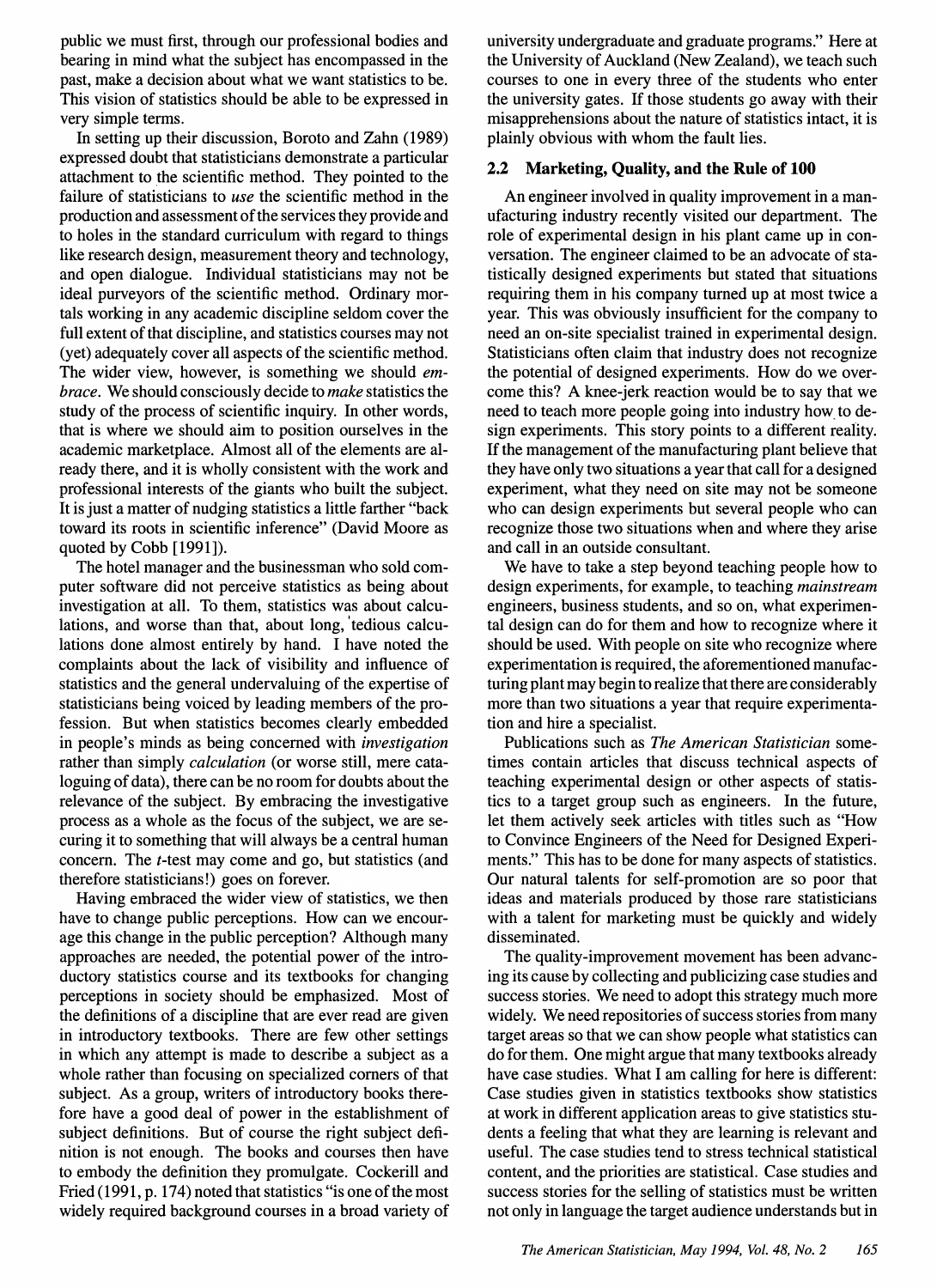terms of the priorities of that audience, not the priorities of statisticians. Better still would be testimonials from satisfied clients. As Roberts (1987, p. 270), wrote, "there are few testimonials from businessmen about the value of statistics." This is not something that is beneath us. If we actually believe that what we teach has value in the real world, we are short-changing society by not doing it.

What is our "rule of 100"? For every theoretical statistician that society needs, it needs 100 applied statisticians; for each of those applied statisticians, it needs 100 nonstatisticians who can recognize where the applied statisticians' skills are required. We can look at the rule of 100 another way. To generate a new job for one statistical theorist, we have to generate new jobs for 100 practitioners. To generate each practitioner's job, we need to convince 100 others that they have problems that require the involvement of statisticians. One might argue about the power of 10, but it is hard to argue with the pattern. We need to recognize this reality in designing educational strategies and in designing marketing strategies.

"Our current marketing approach in the field of statistics is dooming us to perpetual status as 'hangers-on' in the mainstream of society" (Marquardt 1987, p. 3). Saying that selling our subject is something that we are not particularly good at grossly understates the reality. Otherwise, statistics would not have a reputation for being boring, if (at best) marginally worthy. Presidential Addresses and Editor's Invited Columns in *The American Statistician* would not need to bemoan the lack of appreciation and visibility of statistics and statisticians. In marketing, we need all the help we can get. Adopting a simple, coherent view of the subject must make the marketing job easier. Making that coherent view the wider view as discussed before would make the job easier still because it addresses the basic human need to find out more about the world.

Minton (1983) and Marquardt (1987) make good strategic suggestions for improving the marketing of statistics, including the fostering of bachelors-level degree programs in statistics. Many actions are needed to change perceptions in the short term. But one of the most potent marketing weapons for long-term change is StatlOl, particularly in its service-course incarnations. At Ohio State University, every undergraduate is required to take an introductory course in statistics. Although we do not do nearly so well at Auckland, we now reach one in every three undergraduates. Included in that one in three is 80% of all business students. These courses are now reaching a substantial proportion of the people who will become the managers and decision makers of our society. No other discipline has an opportunity for marketing itself like this.

Unfortunately, this enormous marketing opportunity has largely been squandered. These courses have acquired a reputation for being difficult, boring, and not very useful, leaving students with a view of statistics as "an unimportant, mechanical, uninteresting, difficult required subject, an abstruse corner of the subject XYZ" (Minton 1983, p. 285). Experienced faculty often regard the avoidance of such courses as, in the words of an Associate Editor, a coveted privilege of rank. The courses are often taught by nonstatisticians, but even when statisticians do teach them, they have often not done any better.

University statisticians who turn their noses up at involvement in the provision of service courses (thus abandoning their teaching to others), and those who give them very low priority, are doing a great disservice to statistics. If, however, we take the service commitment seriously and address the quality issues that arise both from believing that the subject matter of statistics is the investigative process and from focusing on the needs of customers, then because of the large captive audience, the marketing of statistics and statisticians comes for free. One important illustration of this idea follows.

Any serious consideration of the needs of the range of customers for StatlOl will reveal that in addition to mastering a range of basic technical skills, students should be taught to recognize when situations or problems require a statistical approach, even though the solution of those problems may be beyond their technical capabilities. (They also have to be taught to recognize the limits of their own technical expertise.) *We* have to teach nonstatisticians to recognize where statistical expertise is required. No one else will. We teach students how to solve simple statistical problems, but how often do we make any serious effort to teach them to recognize situations that call for statistical expertise that is beyond the technical content of the course? And when issues that fall outside the eechnical content of the course cannot be avoided, the standard response is to provide references to higher-level books and papers that most of the students will never be able to read and understand anyway. In the book Seber and I are completing, we sometimes supplement the references with a sprinkling of boxed slogans like this one from a discussion of regression diagnostics:

*If you see any of these problems, you are out of your depth and should consult a statistician.* 

This is not blatant advertising at its most crass. It is the best advice we can give and as such is a valid response to the real needs of a customer.

Most existing service courses try to teach students to be low-level statistical practitioners. By teaching students in service courses to recognize problems that require a statistical approach and to recognize the limits of their own technical expertise, we will also produce people who will be educated consumers of the technical skills of statisticians. We will create an increased demand for advanced statistical expertise. I reiterate that the people taking these courses will make up a substantial proportion of the managers and decision makers of the future. By moving to address a real need of our customers, the improved marketing of statistics and statisticians comes for free.

### **2.3 Equipping the Troops**

An issue that is related to convincing people of the potential benefits of statistical services is the reversing of the widespread reputation of statistical service courses as being boring and largely irrelevant. Much has been written about the ideal statistics teacher at the university or college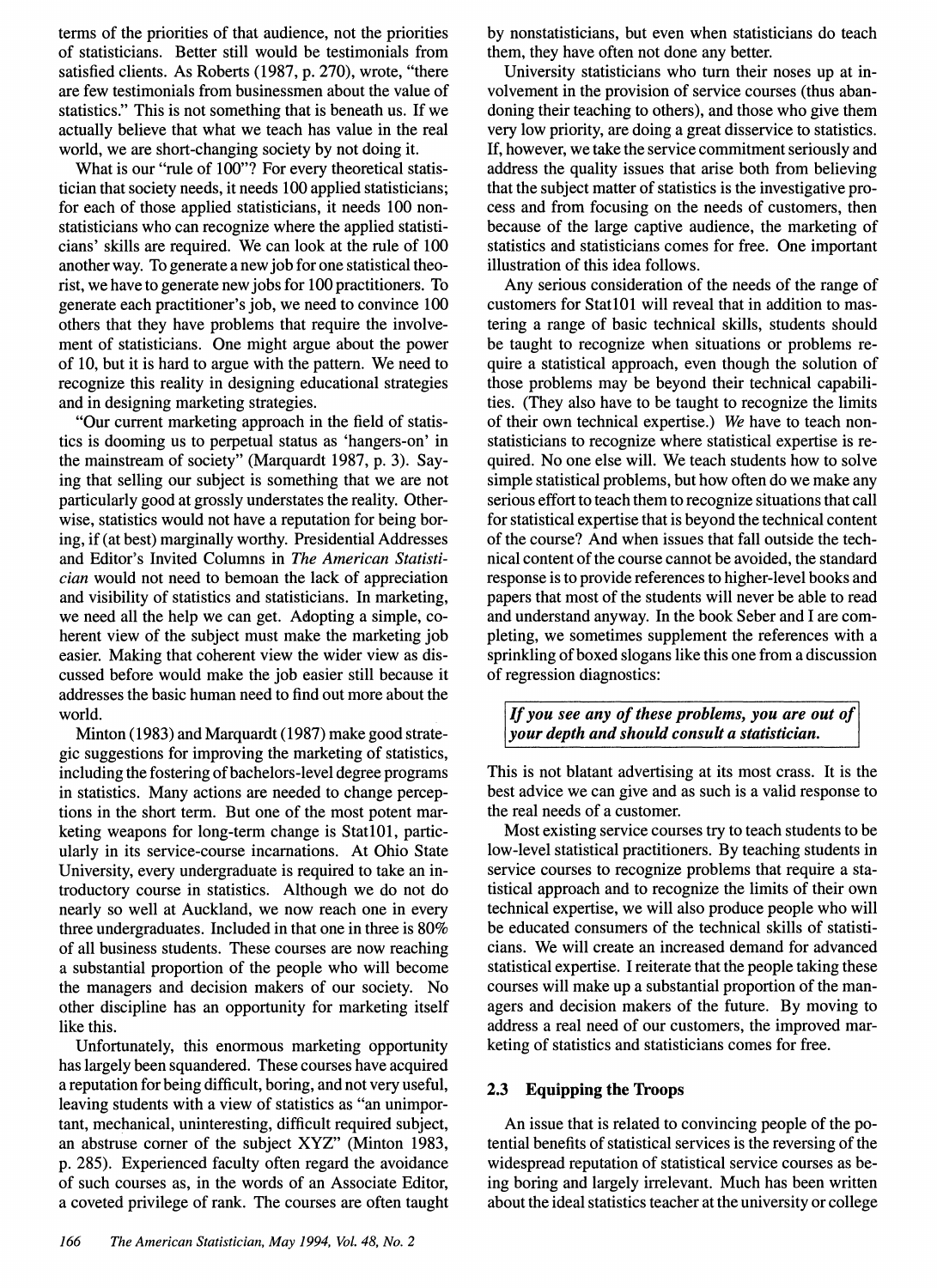level. He or she should be actively involved in both statistical research and applied statistical practice and be able to bring the fruits of this experience into the classroom to give the course the relevance and gritty realism it requires. In addition, he or she should have the time to run courses with heavy project requirements.

Bailar (1988) wrote, "Statisticians often lament that they have no subject-matter area of their own—that they work in everyone else's area (engineering, medicine, agriculture, etc.)" (p. 8). In terms of making StatlOl or any applied statistics course interesting, being able to work in everyone else's backyard should be seen as conferring a huge advantage that no other subject has. We *should* be able to make sitting in our courses interesting by touching on some of the most fascinating parts of other subjects. (You cannot go too far wrong with sex, drugs, and rock and roll!) They only excuse we need is the presence of data.

The reality is usually far from these ideals. The majority of teachers of statistical service courses are overworked, and many are underqualified (e.g., inexperienced graduate students). They cannot afford to have their teaching commitments eat up large proportions of their research time. Their own personal experiences may only rarely be able to be used directly. For example, the data structures used may be too complex, or perhaps they usually work with medical applications, but this term they have to teach business students. Their department may be far too shortstaffed to make much project work feasible. Looking for sufficient recent, exciting, relevant, real-world examples takes enormous effort and more time and general knowledge than most teachers have.

Having a few extremely talented and committed individuals producing excellent StatlOl courses will not accomplish the transformation of society's perceptions about statistics and statisticians that is so badly needed. We have to improve the average quality of all StatlOl courses. We have to tap the resources of the profession as a whole to *make it easy* for an overworked teacher to teach a better StatlOl, *without having to make a substantially greater time commitment,* by making available interesting stories and applications that can essentially be simply pulled off the shelf. The Annenberg Foundation's video series *Against all Odds* (COMAP 1989) and books such as that of Tanur et al. (1987) and Brook, Arnold, Pringle, and Hassard (1986) have made an excellent start. Some textbooks have included excellent case studies. But stories in book form are too static. **A** story that is breaking on today's news is better than one from last month, which in turn is better than one from last year. Certainly there are some evergreen stories with a very long lifetime of potential use, but the teachers of StatlOl need a ready supply of topical stories.

An Associate Editor further advocates shattering existing dominant ecducational paradigms, exploiting learning technology, and making active learning the norm in Stat 101. This brings with it the additional need to disseminate to statistics teachers descriptions of activities that give students experience of the statistical process and complement the few better-known ones such as Deming's red bead experiment (Deming 1986) and the beer game cited by Senge (1990). Exciting developments such as the series of physical experiments used in Stat23 1 at the University of Waterloo (Ontario, Canada ) and Math103 at University of Adelaide (Australia) deserve publicity. Experiments such as these have the most impact when performed by the students themselves but can still be used as classroom demonstrations when necessary.

Statistical societies should realize that improving the *average standard* of StatlOl is crucial for the future health and reputation of our discipline and the demand for its practitioners. They should actively encourage the publication, within the pages of their prestigious general journals, of suitable enrichment stories and activities and of articles about how to convince target groups of the benefits that statistics can confer on them. This would send a powerful signal to statisticians that the production of such materials is a valued professional activity, one at least as important as producing a simpler proof or finding a better way to present a theoretical concept. For the stories, the only criteria for publication should be that they can be used in teaching StatlOl, and that they have a real potential to excite students. This policy would not only stimulate such activities, it would make the results more readily accessible, and with a quick publication policy stories need not be more than two or three months old when the readership gets them.

#### **3. SOME IMPLICATIONS FOR TEACHING**

#### **3.1 Introduction**

This section discusses some of the implications for the way we teach, which follow from viewing statistics as being concerned with the investigative process as a whole and from a desire to meed the needs of customers. No attempt has been made to be comprehensive. Many of the ideas originated from thinking about improving the quality of StatlOl but carry over to any course in applied statistics. They also grew out of the environment in Auckland, where we are short-staffed but teach large numbers of students.

There are some specific requirements from client courses that use techniques and ideas from StatlOl that help define its content. Beyond those requirements however, there can be a lot of flexibility. Most of the StatlOl students will not take more statistics courses, so very little in the course can be justified in terms of laying the groundwork for future study. For most, this is the one chance we get to make an impact. We have to prepare a package that has a good chance of being useful in the student's life and future career. Boroto and Zahn (1989) wrote, "The content of statistics makes a contribution to the community only when applied to a consumer's problem" (p. 72). A package that meets the requirement of usefulness in the life of the average student goes a long way toward meeting the needs of society as a whole. Because statistics is concerned with investigations that use data, however, another important goal should be laying the groundwork both for improving the quality of investigations that go on in society and for increasing the frequency with which such investigations are carried out. Perhaps a few more of the many political and commercial decisions that affect us all will then be based on good solid information. As Snee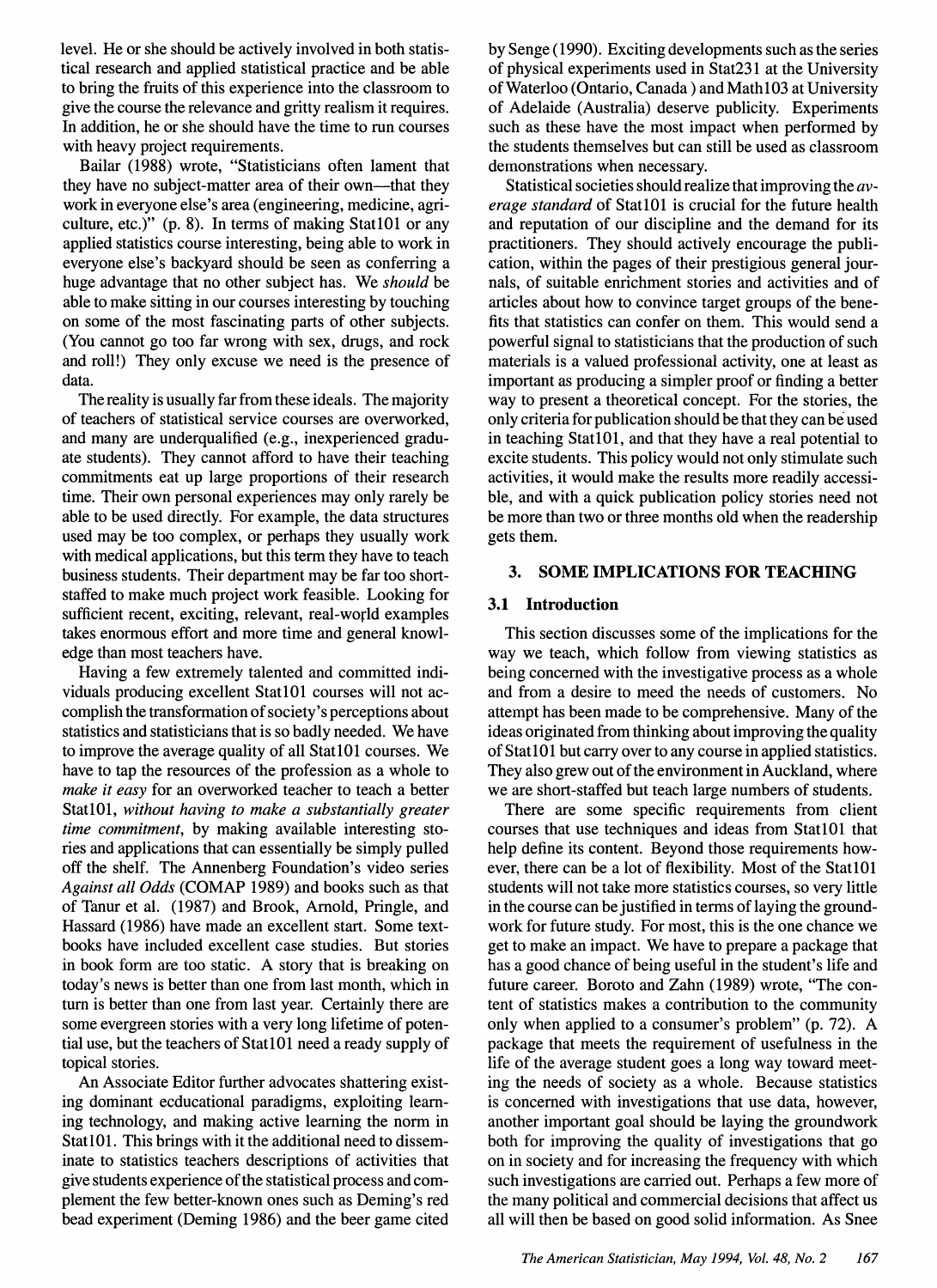(1988, p. 31) wrote, "In God we trust, others must have data."

These are serious considerations, not just for StatlOl, but for a statistics program as a whole. With obvious approval of the sentiment, Bailar (1988), talked about letters she received "from faculty members who deplored the fact that the colleges and universities were not teaching statistical thinking. They were teaching mechanical manipulations" (p. 7). In trying to think through the implications of trying to improve both the quality of investigations and their frequency, the process has been broken down under four headings: (a) mental habits, which tries to address aspects of the idea of statistical thinking and bridging the gap between technical statistical knowledge and statistical thinking; (b) data collection; (c) data analysis; (d) communication. Much has been written about (b) and (c). In the remainder of this article, I concentrate principally on (a) and (d).

*Mental habits.* At conferences, I have listened to several panel discussions about statistical consulting in which the discussants were asked to list the most important skills they brought to an investigation. What skills do the consultants list? They never say something such as, "I'm a real whiz at repeated measures." It is much more common to hear them quote skills such as "asking the right questions," "making investigators confront their own assumptions," "problem-recognition skills," and even "simple practical common sense." These characteristics concern mental habits (rather than technical skills), which play a large part in statistical thinking. Where did the consultants pick up these mental habits? Their statistical training may have sowed some seeds, but it is likely that they are the result of years of experience and the sharing of experiences and horror stories with other statisticians. It would be very beneficial to society as a whole if these mental habits could be instilled early and widely, beginning with Stat<sub>101</sub>.

Most crucial to the investigative process is the habit of curiosity, of the continual bubbling up of questions. It is so basic and so infrequently touched on in statistics courses that a slogan such as *"Questions are more important than answers"* may be needed to emphasize it. After all, the generation of questions precedes the provision of answers. When an interesting or important question is posed, one can always look around for a specialist to help provide the answers, but if the question is never posed, then nothing will be learned. A member of a collaborative team who answers only technical statistical questions that have been postulated by others, no matter how difficult those questions are, tends to be looked down on as a mere technician and not embraced as a full and equal member of the team. Moreover, he or she will miss out on most of the fun and excitement of the investigation. As future participants in the investigative process, we should encourage the mental habits of curiosity in our students. The dimensions of statistical thinking that draw on mental habits are not things we can teach directly. We can talk about their importance, but we can only hope to instill them tangentially and through repetition. Some suggestions for doing this are given in Section 3.3.

In its most important applications, the inquiry process is aimed at learning, certainly, but learning for a purpose. Therefore, as an Associate Editor points out, statisticians need to be involved in investigating, improving, and teaching strategies for active learning. For example, Deming's Plan, Do, Study, Act (PDSA) cycle is one means of incorporating methods of learning about the real world and then improving as a result.

*Data collection.* Students should come out of their contact with statistics knowing about the various types of statistical studies: surveys, observational studies, and experiments, their roles, strengths and weaknesses. They should have an appreciation of the ideas of stratification and blocking and know that varying one factor at a time is a bad strategy. Boroto and Zahn (1989) identified measurement theory as an important but neglected area. For most students, contact with statistics stops at StatlOl, so all of these ideas must be in StatlOl even though we do not have the time (and the students do not have the background) to teach the details.

*Data analysis.* The purpose of data analysis is to facilitate human understanding of data. This provides an overriding criterion for judging course contents, not just in StatlOl but in all of applied statistics.

Advancing technology has made enormous changes in statistical *practice,* and we are on the edge of even more fundamental changes. We seem to be headed for an era in which the primary language for promoting the human understanding of data will be sophisticated computer graphics rather than mathematics and in which computerintensive resampling procedures will to a large extent replace the assumption-ridden mathematical models that we have grown up with (see Efron and Tibshirani 1991).

Anything that helps human beings understand numerical information, wherever it is developed, is the province of statistics, to be adopted and popularized by statisticians and to displace less useful parts of mainstream statistical curricula. This includes much of the visually stunning dynamic graphical work being produced by the renaissance teams at the National Center for Supercomputing Applications at the University of Illinois at Urbana-Champaign. A statistics that is focused on facilitating the *human understanding* of the masses of data that the computer revolution is spawning becomes the natural inheritor of that revolution. If the current means are allowed to obscure the ends (human understanding), however, statistics risks becoming a historical anachronism whose true role is taken over by other groups, for example, those springing up largely within computer science departments working in the subarea of "computational science" which they call "scientific visualization." Because it is concerned with the use of computer graphics to "communicate" numerical data and mathematical models to human beings, this is surely a subset of statistics.

If in the past our collective focus had been on promoting the human understanding of data, the historical debates about statistical packages would never have arisen. Of course, statisticians should teach people how to use packages as they can help people to understand data more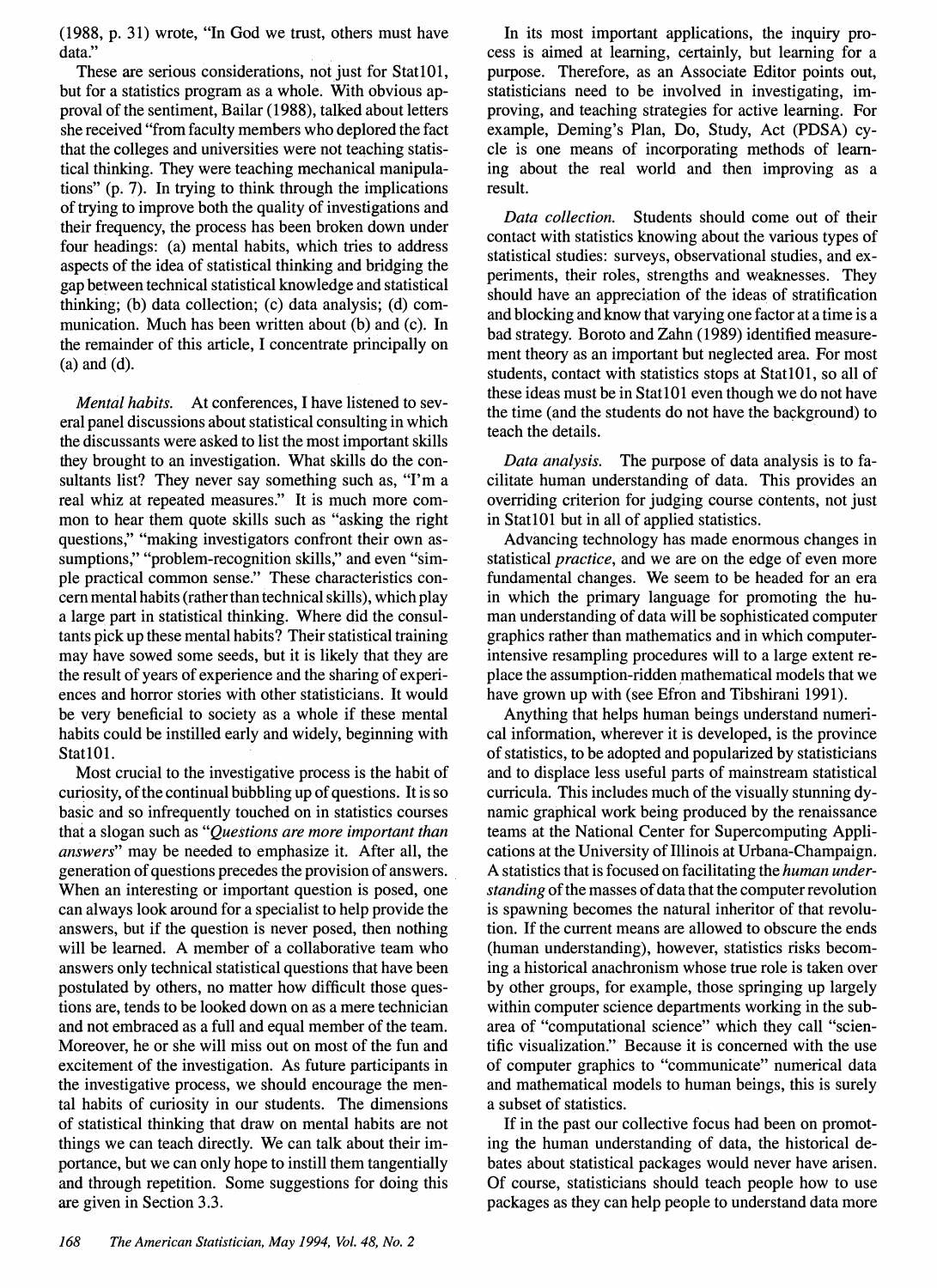quickly. Luddite reactions about the dangers of misuse are irrelevant. All powerful tools can be misused. Our job is to teach students to use the best and most powerful tools, to use them properly and to the best effect. It is almost unbelievable that as late as 1990, Dallal (1990) had to defend teaching the use of statistical packages.

Acceptance of the idea that the purpose of data analysis is to facilitate the human understanding of data leads to a recognition that some areas statisticians have neglected are of central importance. For example, the serious deficiencies that Mosteller (1988) pointed out in research on the relationships between graphic presentation and human information processing (see Kosslyn 1985) and the lack of attention given to the presentation of data tables (Ehrenberg 1978, 1981; Mosteller 1988) lie close to the heart of statistics.

*Communication.* Communication with others is an essential part of the investigative process, and yet Bailar (1988) stated the following: "Communication about statistics is rarely taught at universities. But we are the losers—as individuals and as a profession—when people brush us off as unintelligible, narrow specialist" (p. 6). Many statisticians "are ineffective at presenting that work (i.e., technical) to a nontechnical audience. Statisticians must learn better communications skills" (Bailar 1988, p. 6). "The statistician must be fluent in the language of the customer . . . an *effective* statistician is essentially a skilled translator" who must be in constant "dialogue (rather than monologue)" with the customer (Boroto and Zahn 1989, p. 71). Improving communication skills is again something that can be tackled tangentially. Some ideas for doing so are discussed in Section 3.4.

The hotel manager and the businessman in Section 1.1 thought that statistics was about the hand calculation of means and standard deviations. We emphasize nuts and bolts in statistics courses to such an extent that everyone loses sight of the real point of it all, namely the collection and making sense of data *to answer questions about the real world.* Moore (1990), talking about recommendations for a school curriculum that places a great deal of emphasis on data analysis, wrote, "it is easy to view statistics in particular as a collection of specific skills (or even a bag of tricks)" (p. 95). The purpose of the elements in the "bag of tricks" has to be explained in terms of how they fit into the larger picture that is the investigative process. And although most applied courses will continue to be about techniques (designing studies and analysing data), if we wish to develop statistical thinking, ways have to be found to continually remind students of other elements of that wider context.

Teachers like to present the world in nice self-contained chunks, but the investigative process is anything but selfcontained. We have to forego some of the comfort of a neat and tidy self-contained world in which answers are right or wrong. It might be nice, but it is not statistics. The mindset we need to encourage is one of continually probing. We *should* raise issues that we cannot deal with when they are important practically. Students must also be taught about practical issues on the periphery of the topics they are learning about so that they can recognize the practical limits of their own knowledge. For example, a discussion of such features as nonconstant variance and influential observations and diagnostics which reveal them belongs with any introduction to regression, even though one may have no intention of teaching techniques for handling these problems. We should not teach least squares without teaching the limitations of least squares. And we should not be coy about reminding students that when one has a statistical problem that is beyond one's capabilities, one should take it to a professional statistician.

#### **3.3 Keeping the Context With the Data**

We cannot convince anyone that statistics is about the use of data to answer questions about the real world without using real data in our teaching. There have been enormous improvements in this regard in elementary texts since the appearance of path-breaking books in the late 1970s. Now, no self-respecting textbook can get by without being laced with examples, exercises, and case studies that are based on real data. Indeed, after reading the vivid prose of Cobb (1987), it is difficult to make up any example without suffering from near-terminal embarrassment.

The main reason for using real data appears to have been to convince the reader that statistics is relevant to the world in a way that is far more compelling than simply by telling them so. There can be side benefits in retaining context, too. Most people like gossip; they like to hear interesting little stories about the world. In contrast, most people find statistical calculations boring. By using real data on subjects with gossip value, we can reward students for the effort they have put into calculation or even for their attendance at class by their learning something new and interesting about the world.

In my experience, however, the real data tend to be used simply to illustrate or give practice in the techniques that have just been taught. But as has been seen, teaching techniques is not enough. We need to teach statistical thinking, including the mental habits that phrase implies, such as the "inquisitive, scientific attitude" that Bradley (1982) appealed for.

Moore (1990) described data as "numbers with a context." The ideas that follow all hinge on keeping considerably more of the context with the data than is usually done and then using that context to help instill elements of "statistical thinking" and to give constant reminders of the investigative process as a whole. We need to instill mental *habits,* and habits are acquired by doing something over and over again until it becomes automatic. One basic idea is to make a practice of adding standard questions to the end of every data-analysis assignment. For example, to encourage an inquisitive frame of mind and a skeptical attitude to sources of information, we might ask a pair of questions such as "What further investigations would you like to see done that are (a) prompted by weaknesses in the data or data collection or (b) prompted by the subjectmatter context of the data?" Questions such as this should *always* be present because our purpose is the formation of a mental habit, not the learning of a technical skill.

Generation of subject-matter questions requires subjectmatter knowledge. This is another reason why it is so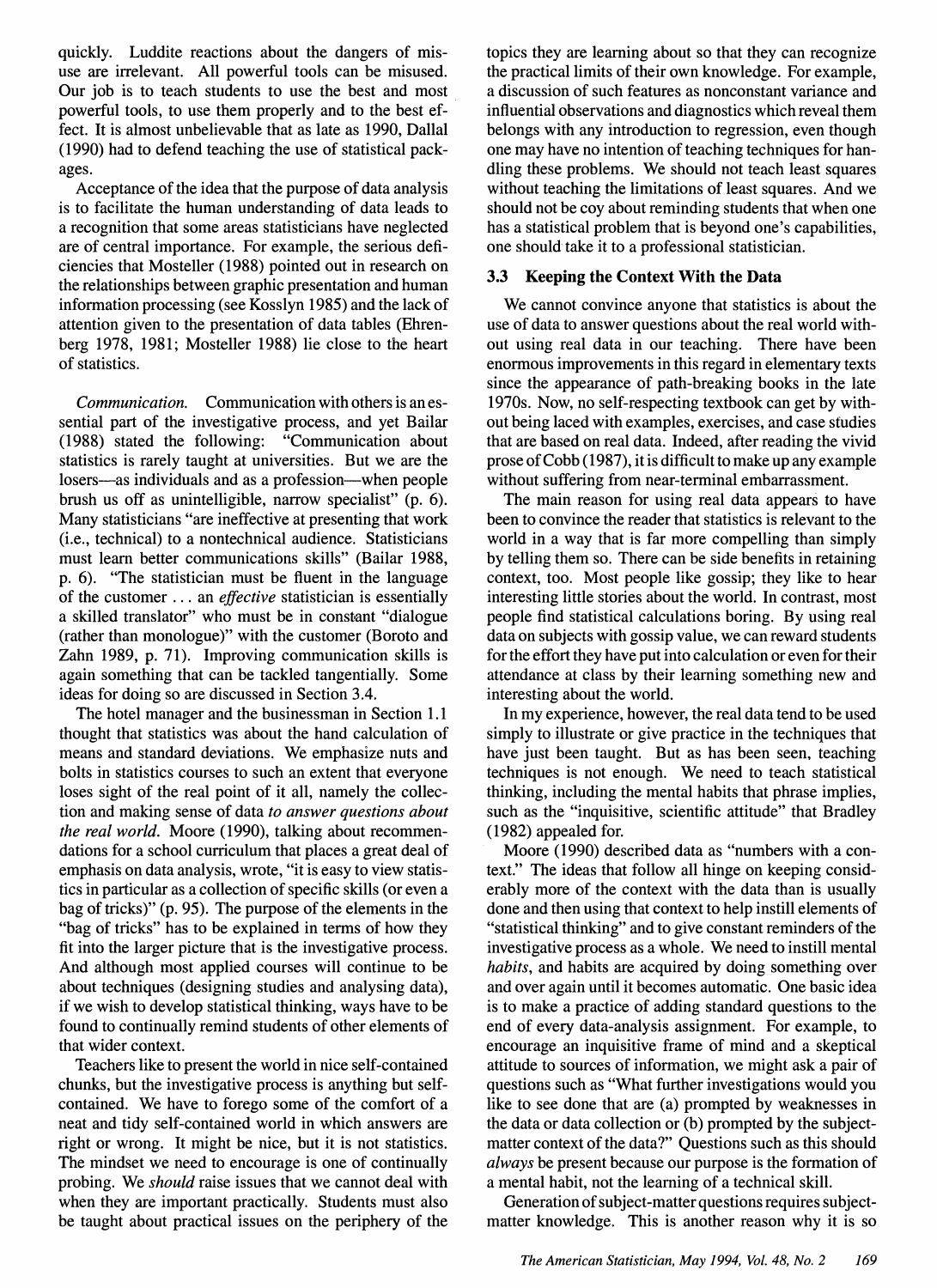important to try to give some of the context of the investigation along with the data in data-analysis problems. We do not want to develop graduates who keep what they know about psychology, for example, and what they know about statistics in separate mental compartments. We want to produce people who are accustomed to bringing everything they know to bear on the problem at hand. When it comes to generating subject-matter questions, we are not concerned with the quality of the questions the students ask; that depends on their knowledge and background, and we are not in the business of training subject-matter researchers. The instructions we give to the markers of such assignment questions usually consists of "give credit for anything that sounds halfway sensible." It is the exercise of thinking about the problem that is really important. Enough background, however, must be given (or be part of the general knowledge of most students) to enable students to ask questions. My hope is that if we force them to do it often enough, the habit will stick.

The context of a particular data set can also provide the opportunities to make students think about types of measurement. For example, one can ask what types of measurement should be made if the objectives of the study are subtly modified, or one can present several different types of closely related measurement and ask what question each type of measurement is best suited to addressing (e.g., traffic death rates per 100,000 of population, or per 1,000 cars, or per 1,000,000 kilometers traveled).

Last but by no means least, the context of the data is necessary in giving students practice in communicating the results of an analysis.

#### **3.4 English In, English Out**

I have often been horrified by the lack of skills in problem recognition that ex-students demonstrate when they come back and ask how to approach a set of data of a type that they have seen and analyzed several times before. One of the problems is simply that they have not seen enough examples. Some people require large numbers of examples before they begin to recognize patterns or structures. Another major problem seems to be the types of assignment problems we tend to set in skills-based courses. We ask for what we want done in too much step-by-step detail. I am sure that we are not alone in this.

The questions asked in real life tend to be asked at a much higher level and in nontechnical language. A statistician is not told what model to use, what variables to include, how to treat each variable, to test this, estimate that, and check for some particular diagnostic features. Statisticians must generate all of this for themselves from their own knowledge and from a dialogue with their clients. To get closer to this situation, even in StatlOl, we should progress toward using much less explicit questions, which are couched in plain English, as soon as possible after introducing a new idea. The teaching materials should show students how to recognize data structures, and they should also contain strategies for approaching data structures. Students should be forced to go back to their textbooks and lecture notes for ideas on approaching problems and not have these ideas supplied with the problem itself.

Another unfortunate feature of real life is that the information one is provided with does not consist of exactly those salient pieces necessary to solve the problem. There is normally either too little information, in which case one has to extract the remainder in dialogue with a client or other sources, or there is too much information, most of it extraneous. That creates a huge gulf to be bridged by a student who has been accustomed to a very controlled environment. We need to give some experience that is intermediate between these extremes. We have not tried out strategies for giving too little information at Auckland, although we probably should. (Students tend to regard being given too little information to complete an exercise as conclusive proof of carelessness and incompetence on the part of the lecturer—perhaps because it usually is.) But we have tried several ways of providing too much information. Sometimes, we simply provide more data than the question requires. At the suggestion of one of our qualityteam members, we sometimes provide entire newspaper and magazine articles. The questions then require students to read the story and abstract the relevant pieces of information needed to answer the questions. Practices such as keeping lots of context with data and using entire articles have meant that the reading-comprehension requirements of our courses are becoming quite demanding. Some students do not like this: "I took this course because I thought it would be math like at high school." In addition, it can make life considerably more difficult for foreign students who are not native English speakers. Because we believe the objectives are sufficiently important, however, we are prepared to put up with a little flack.

A careful and sophisticated analysis of the data is often quite useless if the statistician cannot communicate the essential features of the data to a client for whom statistics is an entirely foreign language. To perpare for this, students should *always* be made to give a summary of what they have found in nontechnical language. This completes the cycle. They should acquire the skills that enable them to turn verbal questions into verbal answers, hence the slogan "English in, English out."

Translating the results of an analysis into plain English is not an easy skill. We cannot simply fob students off with instructions to express things in their own words. In our textbooks and our teaching, we should make an attempt to give students some of the phrases that will help in doing it. There are some problems here, and the following provides an example.

Few statistically unsophisticated clients want to be forced to absorb a precise understanding of the meaning of ap *value* or of the exact nature of a confidence interval. That is the client's right; consider how long it takes undergraduate students to understand these things. Clients need only have an understanding deep enough to permit them to *use the results* of the analysis *for their* own *purposes.* In communicating the results of an analysis, as in everything else, the needs of the customer are paramount. Unfortunately, any imprecise phrases a textbook author suggests for translating *p values* and confidence intervals for the layperson are inevitably wrong. That author is almost certain to be jumped on by colleagues and reviewers, and perhaps this is one of the reasons we do not do it. But